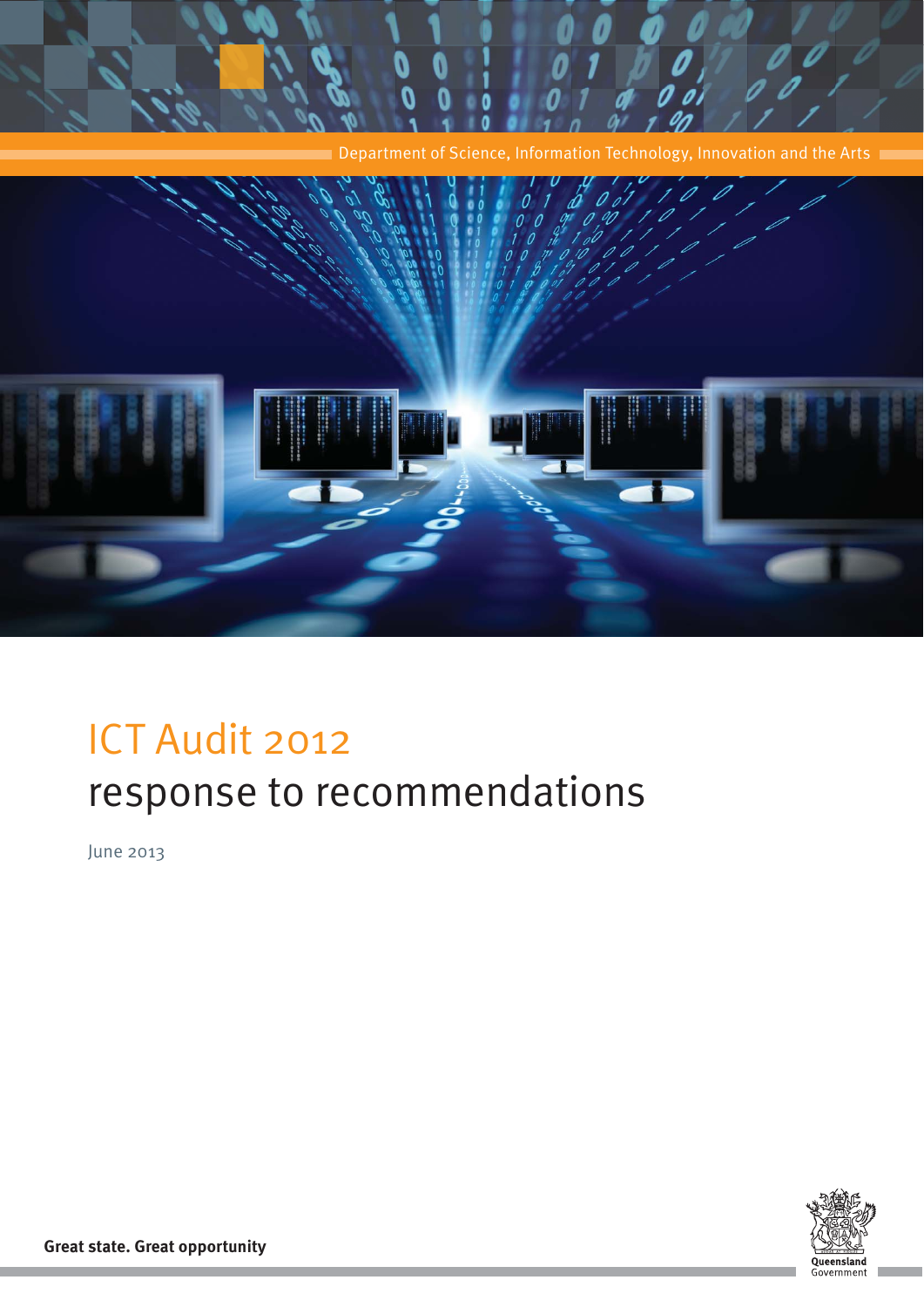## **Table of contents**



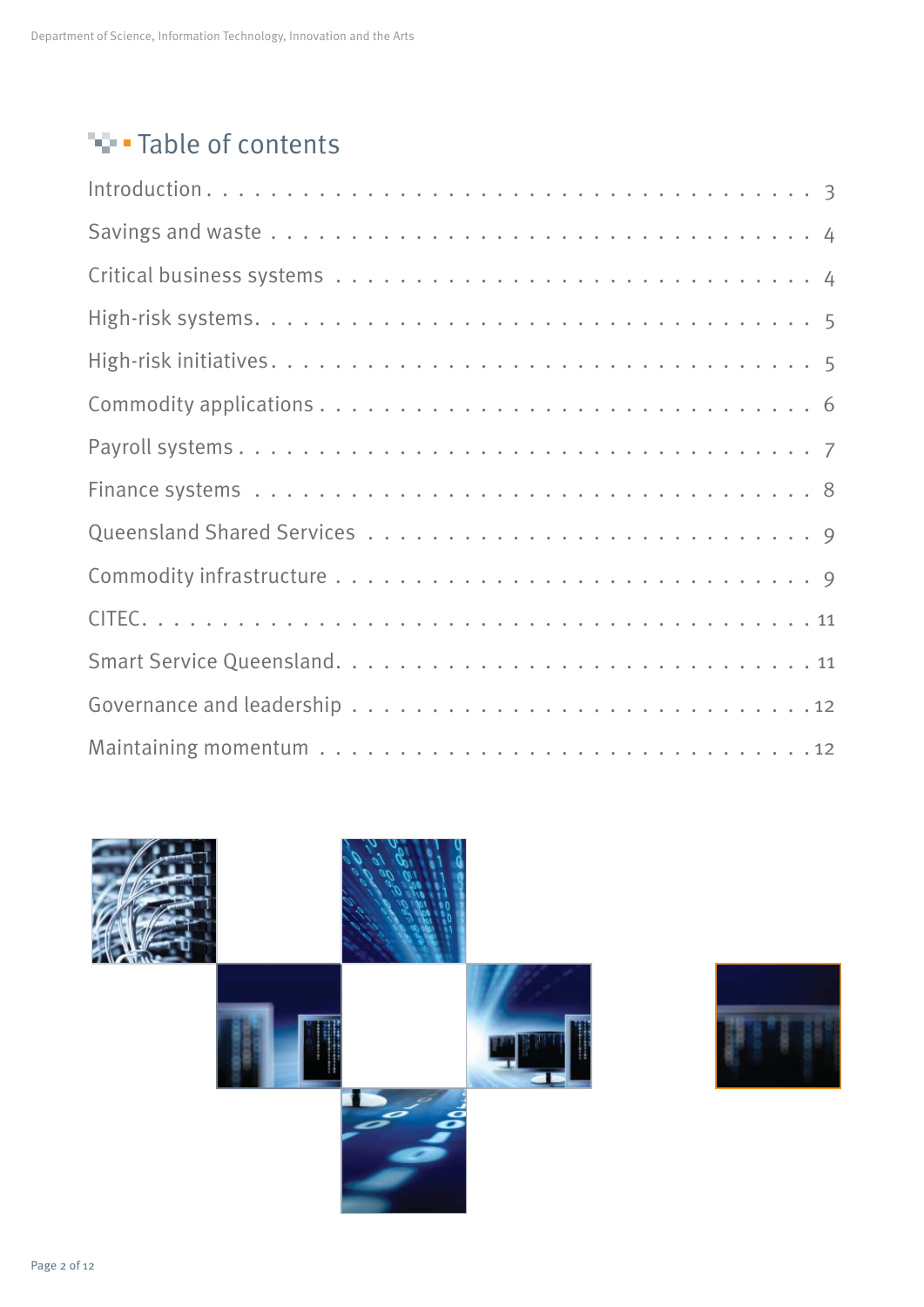#### **Introduction**

In 2012, an audit of ICT within the Queensland Government was undertaken by the Queensland Government Chief Information Office which aimed to identify the condition and performance of the current state government ICT portfolio.

During a six-month period, the audit reviewed five key ICT management areas:

- strategy and governance
- ICT-based initiatives
- procurement
- assets and services
- service delivery models.

Government owned corporations, statutory authorities and Queensland Government bodies were excluded from the ICT audit, as was the health payroll system which was already under separate review.

This is the first time an ICT audit of this size and scale has occurred in Queensland and it has provided the Queensland Government with valuable information. We now have a strong baseline to move forward.

The ICT Audit was a snapshot in time and the key findings and recommendations of the ICT audit are outlined below, together with the government's response to the recommendations.

These findings align with some of the outcomes handed down in the recent Queensland Commission of Audit which were released during April 2013.

The accepted recommendations of both the Queensland Commission of Audit and the ICT audit provide a strong basis for reform. Now we're moving forward to change the way ICT is delivered in the Queensland Government and this direction will be reflected in the Queensland Government's strategy for ICT.

The Queensland Government is currently developing this strategy for the future use of ICT in the Queensland Government so that its investment in ICT is maximised, and service delivery for Queenslanders can be enhanced.

The strategy will focus on a new, modern approach to ICT. All decisions will be made in a responsible and transparent way and we'll adopt a new way of procuring and managing ICT so information is better shared across agencies and with Queenslanders; processes are streamlined and services are improved.

The Newman Government is committed to major ICT reforms that will revitalise the sector. The strategy will show that we're engaging with industry and listening to the experts in the sector. Together, we're shaping a decisive roadmap for ICT in Queensland.

#### **The Honourable Ian Walker MP**

Minister for Science, Information Technology, Innovation and the Arts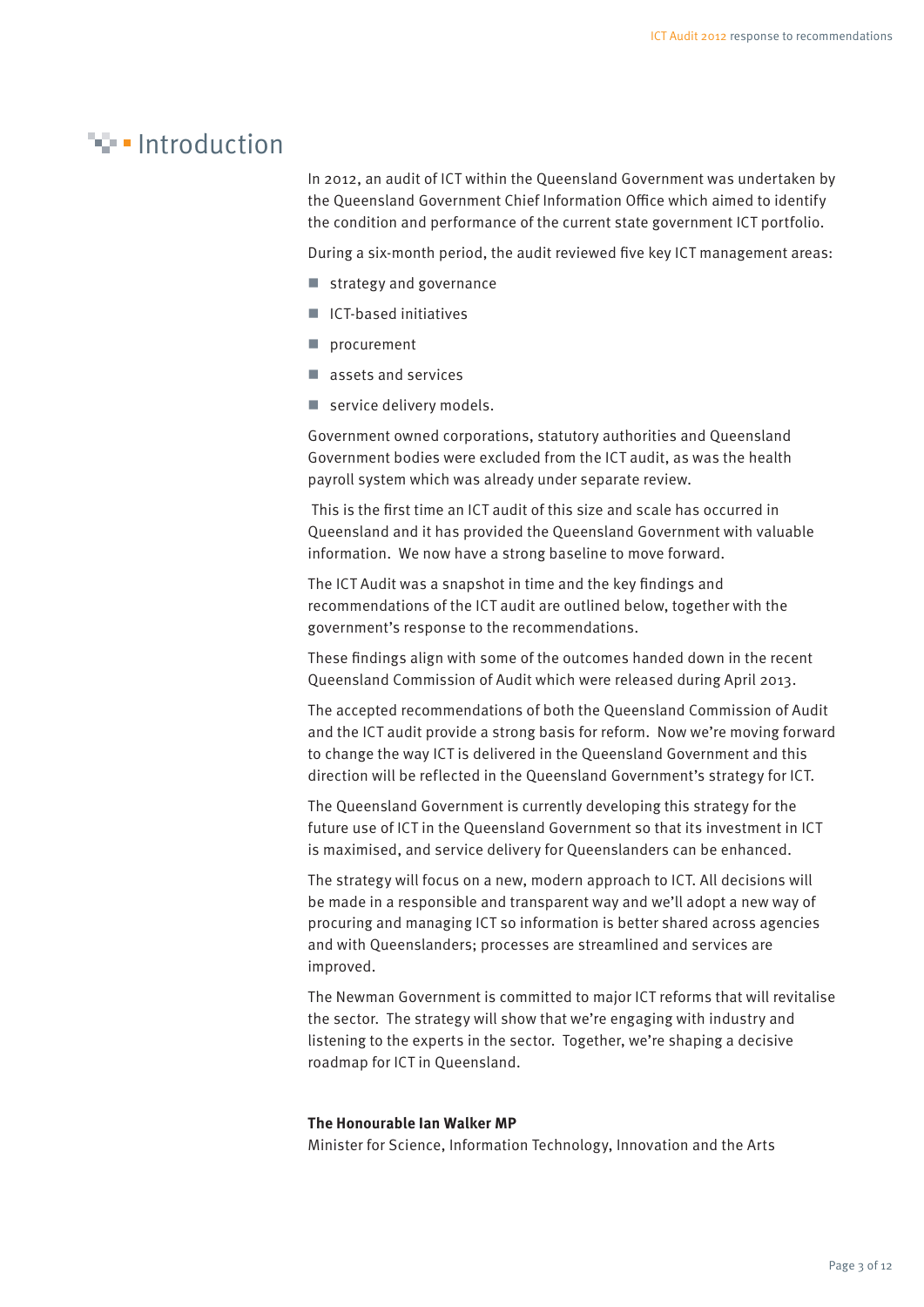#### Savings and waste

| No.            | Recommendation                                                                                                                                                                                                                                                                                                                                                                                                                                                                                                              | <b>Response</b>                                                                                                                                                                                                                                                                                                                                                                                                                                                                      |
|----------------|-----------------------------------------------------------------------------------------------------------------------------------------------------------------------------------------------------------------------------------------------------------------------------------------------------------------------------------------------------------------------------------------------------------------------------------------------------------------------------------------------------------------------------|--------------------------------------------------------------------------------------------------------------------------------------------------------------------------------------------------------------------------------------------------------------------------------------------------------------------------------------------------------------------------------------------------------------------------------------------------------------------------------------|
| 1              | Establish and run a program to deliver the unrealised<br>short-term savings opportunities (up to \$39m p.a.)<br>identified:<br>$\blacksquare$ cancellation of mobile and fixed telephone services<br>no longer required (up to \$9m)<br>optimisation of mobile data plans (up to \$4m)<br>efficiencies in the use of printers (up to \$3m)<br>consolidation of telecommunications accounts (up<br>to $$2m$ ).                                                                                                               | <b>Accepted</b><br>Agencies have been alerted to potential savings<br>and have been implementing changes to realise<br>efficiencies. The Department of Science, Information<br>Technology, Innovation and the Arts is finalising a<br>portfolio office to run the program.                                                                                                                                                                                                           |
| $\overline{2}$ | Assign owners for the delivery of unrealised medium<br>and long-term savings opportunities (up to \$159m p.a.)<br>and to oversight the planning for, and harvesting of,<br>savings including, but not limited to:<br>$\blacksquare$ shifting services to internet delivery channels (up to<br>\$20m)<br>$\blacksquare$ migrating to cloud-based email (up to \$17m)<br>decommissioning of systems no longer required (up<br>to $$10m)$<br>exiting arrangements for the use of the Travel<br>Management System (up to \$9m). | <b>Accepted</b><br>The shift to internet-delivery channels is being<br>considered as part of the government's commitment to<br>a one-stop shop for service delivery.<br>The cloud email and decommissioning opportunities<br>are being actioned as part of the implementation plan<br>for the ICT strategy.<br>The government has accepted the recommendation<br>to discontinue the Travel Management System in its<br>response to recommendation 154 of the Commission of<br>Audit. |

#### Critical business systems

| No. | Recommendation                                                                                                                                                                                                                                                            | <b>Response</b>                                                                                                                                                                                                                                                                                         |
|-----|---------------------------------------------------------------------------------------------------------------------------------------------------------------------------------------------------------------------------------------------------------------------------|---------------------------------------------------------------------------------------------------------------------------------------------------------------------------------------------------------------------------------------------------------------------------------------------------------|
| 3   | Establish and run projects to perform minimal<br>necessary upgrades on essential business systems<br>and technologies for which time remaining to upgrade<br>or replace is now critical.                                                                                  | <b>Accepted</b><br>The recommendation is being actioned by agencies.                                                                                                                                                                                                                                    |
| 4   | Conduct a review of government services across every<br>agency to identify services that must continue to be<br>delivered; and services that can be discontinued or<br>scaled back.<br>Identify options for improving service delivery and the<br>business of government. | <b>Partially accepted</b><br>This recommendation has been superseded and is<br>being delivered through the Public Sector renewal<br>process, the recommendations of the Commission of<br>Audit and government's response to it, and the review<br>of agencies through the zero-based budgeting process. |
| 5   | In conjunction with the review of business services<br>across government, determine the ICT solution options<br>to underpin those business services required to be<br>delivered by government.                                                                            | <b>Accepted</b><br>The recommendation is to be undertaken in<br>conjunction with recommendation four.                                                                                                                                                                                                   |
| 6   | In conjunction with the review of services and<br>supporting ICT solutions, perform financial modelling<br>to understand the funding requirements for alternate<br>delivery approaches identified.                                                                        | <b>Accepted</b><br>The recommendation is to be undertaken in<br>conjunction with recommendation four.                                                                                                                                                                                                   |



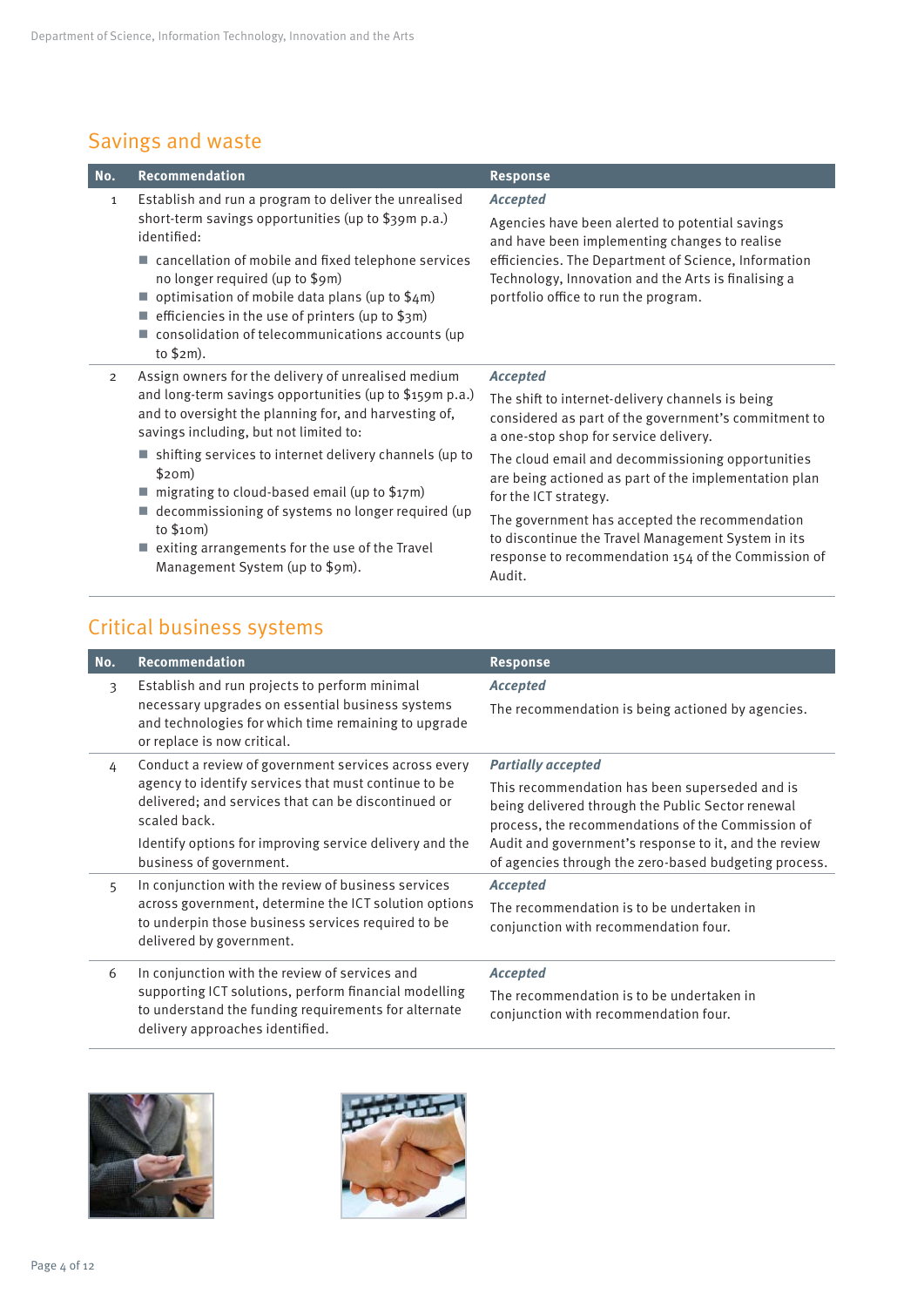#### Critical business systems cont'd

| No.                                                                                             | Recommendation                                                                                                                                                                                | <b>Response</b>                                                                                                |
|-------------------------------------------------------------------------------------------------|-----------------------------------------------------------------------------------------------------------------------------------------------------------------------------------------------|----------------------------------------------------------------------------------------------------------------|
|                                                                                                 | Prioritise the implementation of service and ICT reform<br>programs taking into account business priority, risk,<br>dependencies, capacity to fund and capacity to deliver.                   | <b>Accepted</b>                                                                                                |
|                                                                                                 |                                                                                                                                                                                               | Each agency's ICT portfolio priorities are determined<br>by each agency as part of their ICT planning process. |
| 8                                                                                               | Prepare a Cabinet Budget Review Committee                                                                                                                                                     | <b>Accepted in principle</b>                                                                                   |
| submission for funding of the resultant program for<br>business transformation and ICT systems. | Each agency's director-general will be accountable for<br>assessing and funding their agencies' ICT portfolio<br>priorities which may include Cabinet Budget Review<br>Committee submissions. |                                                                                                                |
| 9                                                                                               | Establish and run the resultant business                                                                                                                                                      | <b>Accepted</b>                                                                                                |
|                                                                                                 | transformation and associated ICT programs.                                                                                                                                                   | This recommendation is being undertaken by each<br>agency on a case-by-case basis.                             |

#### High-risk systems

| No. | <b>Recommendation</b>                                                                                                                                            | <b>Response</b>                                   |
|-----|------------------------------------------------------------------------------------------------------------------------------------------------------------------|---------------------------------------------------|
| 10  | Initiate and maintain a program of rigorous application                                                                                                          | <b>Accepted</b>                                   |
|     | of business continuity planning for all business critical<br>systems.                                                                                            | The recommendation is being actioned by agencies. |
|     | The programs must include all parts of the service-<br>provider chain, documented in service level<br>agreements and contracts, and must be regularly<br>tested. |                                                   |

#### High-risk initiatives

| No. | Recommendation                                                                                                                                                                                                                                                                                                                                                                                                       | <b>Response</b>                                                                                                                                                                                                                                                                                      |
|-----|----------------------------------------------------------------------------------------------------------------------------------------------------------------------------------------------------------------------------------------------------------------------------------------------------------------------------------------------------------------------------------------------------------------------|------------------------------------------------------------------------------------------------------------------------------------------------------------------------------------------------------------------------------------------------------------------------------------------------------|
| 11  | Ensure high-risk, ICT-enabled projects engage<br>project management personnel of the highest calibre,<br>including the replacement of less capable personnel<br>for projects that have become high risk during their<br>execution.                                                                                                                                                                                   | <b>Accepted</b><br>The recommendation is being actioned by agencies.                                                                                                                                                                                                                                 |
| 12  | Mandate the rigorous application of the Queensland<br>Government Project and Program Assurance<br>Methodology for all ICT-enabled initiatives.                                                                                                                                                                                                                                                                       | <b>Accepted</b>                                                                                                                                                                                                                                                                                      |
|     |                                                                                                                                                                                                                                                                                                                                                                                                                      | The recommendation is being actioned as part of the<br>implementation plan for the ICT strategy.                                                                                                                                                                                                     |
| 13  | Obtain independent project assurance for all high-<br>risk ICT-enabled initiatives. Assurance reports for all<br>high-risk initiatives to be endorsed by the Queensland<br>Government Chief Information Office and submitted<br>to the CEO Leadership Team for approval before<br>projects proceed beyond predetermined gates.<br>Monthly summaries of approvals and risk profiles to be<br>provided to the Premier. | <b>Accepted</b><br>Independent project assurance for all high-risk<br>systems, assurance reporting on high-risk initiatives,<br>and industry-standard gating will be implemented as<br>part of the management framework to be formalised as<br>part of the implementation plan for the ICT strategy. |
| 14  | Establish and operate a reporting regime to provide<br>visibility and transparency of all initiatives with a total<br>expenditure over \$1m.                                                                                                                                                                                                                                                                         | <b>Accepted</b><br>The recommendation is being actioned by the<br>Department of Science, Information Technology,<br>Innovation and the Arts as part of the implementation<br>plan for the ICT strategy.                                                                                              |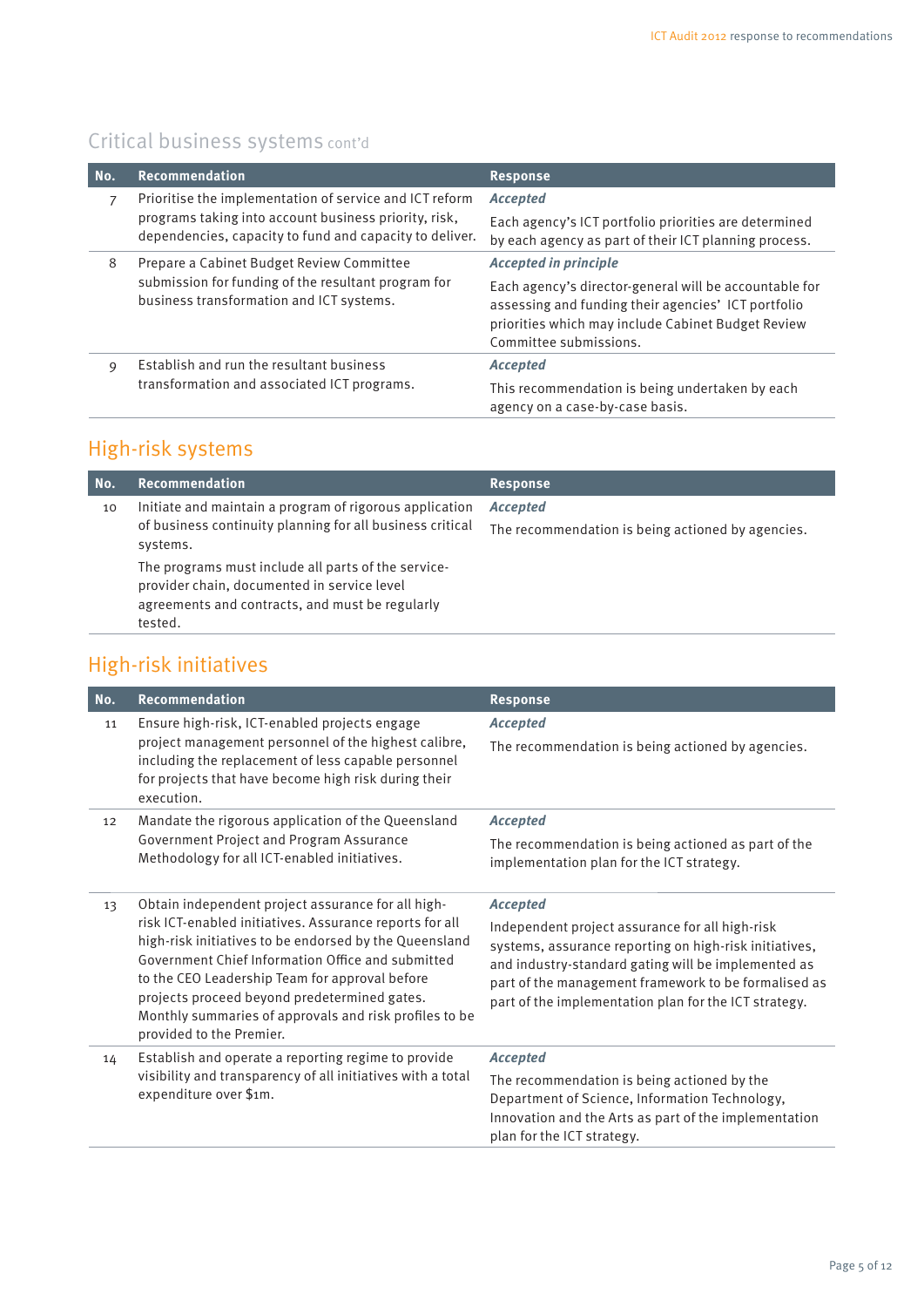### Commodity applications

| No. | Recommendation                                                                                                                                                                                                                                                                                                                                                                               | <b>Response</b>                                                                                                                                                                                                                                                                                                                                                                                                                                                                                                                                                                                                                 |
|-----|----------------------------------------------------------------------------------------------------------------------------------------------------------------------------------------------------------------------------------------------------------------------------------------------------------------------------------------------------------------------------------------------|---------------------------------------------------------------------------------------------------------------------------------------------------------------------------------------------------------------------------------------------------------------------------------------------------------------------------------------------------------------------------------------------------------------------------------------------------------------------------------------------------------------------------------------------------------------------------------------------------------------------------------|
| 15  | Appoint a CEO-level service executive for commodity<br>applications with responsibility and authority to<br>drive the forward agenda across government. The<br>service executive for commodity applications will<br>be responsible for the delivery of outcomes in the<br>transition of government to derive maximum value<br>from its approach and investment in commodity<br>applications. | <b>Noted</b><br>The recommendation is superseded by the Commission<br>of Audit recommendations 147 through 150 regarding<br>the transition to ICT-as-a-service models of operation<br>for all agencies.<br>The Department of Science, Information Technology,<br>Innovation and the Arts accepts accountability<br>for coordinating the implementation of these<br>recommendations in a centre-led approach and no<br>additional role is required.                                                                                                                                                                              |
| 16  | Establish technical roadmaps for applications in each<br>of the commodity domains that include implementation<br>patterns, and product and sourcing preferences.<br>Limit tightly-coupled integration of applications.                                                                                                                                                                       | <b>Accepted in principle</b><br>The recommendation supports the Commission of<br>Audit recommendations regarding ICT including the<br>divestment of systems and ICT assets, and transition<br>to commissioning ICT-as-a-service.<br>The Department of Science, Information Technology,<br>Innovation and the Arts will take responsibility for<br>a centre-led approach with agencies developing<br>and implementing transition plans to implement the<br>Commission of Audit recommendations.<br>This is being actioned as part of the implementation<br>plan for the ICT strategy.                                            |
| 17  | Establish mandates to constrain agency sourcing<br>activity in commodity application domains including<br>constraining the platforms on which they may be<br>deployed.                                                                                                                                                                                                                       | <b>Accepted in principle</b><br>The recommendation supports the Commission of<br>Audit recommendations regarding ICT including the<br>divestment of systems and ICT assets, and transition<br>to commissioning ICT-as-a-service.<br>The Department of Science, Information Technology,<br>Innovation and the Arts will take responsibility as<br>the category lead for ICT procurement in a centre-led<br>approach with agencies developing and implementing<br>transition plans to implement the Commission of Audit<br>recommendations.<br>This is being actioned as part of the implementation<br>plan for the ICT strategy. |
| 18  | When implementing commodity applications, agencies<br>must change business processes to meet the default<br>processes inherent in the packaged software.<br>Never modify commercially-provided commodity<br>applications to meet unique business requirements.                                                                                                                               | <b>Accepted</b><br>Program and project gating arrangements will be<br>modified to ensure these principles are considered as<br>part of the decision-making framework.                                                                                                                                                                                                                                                                                                                                                                                                                                                           |

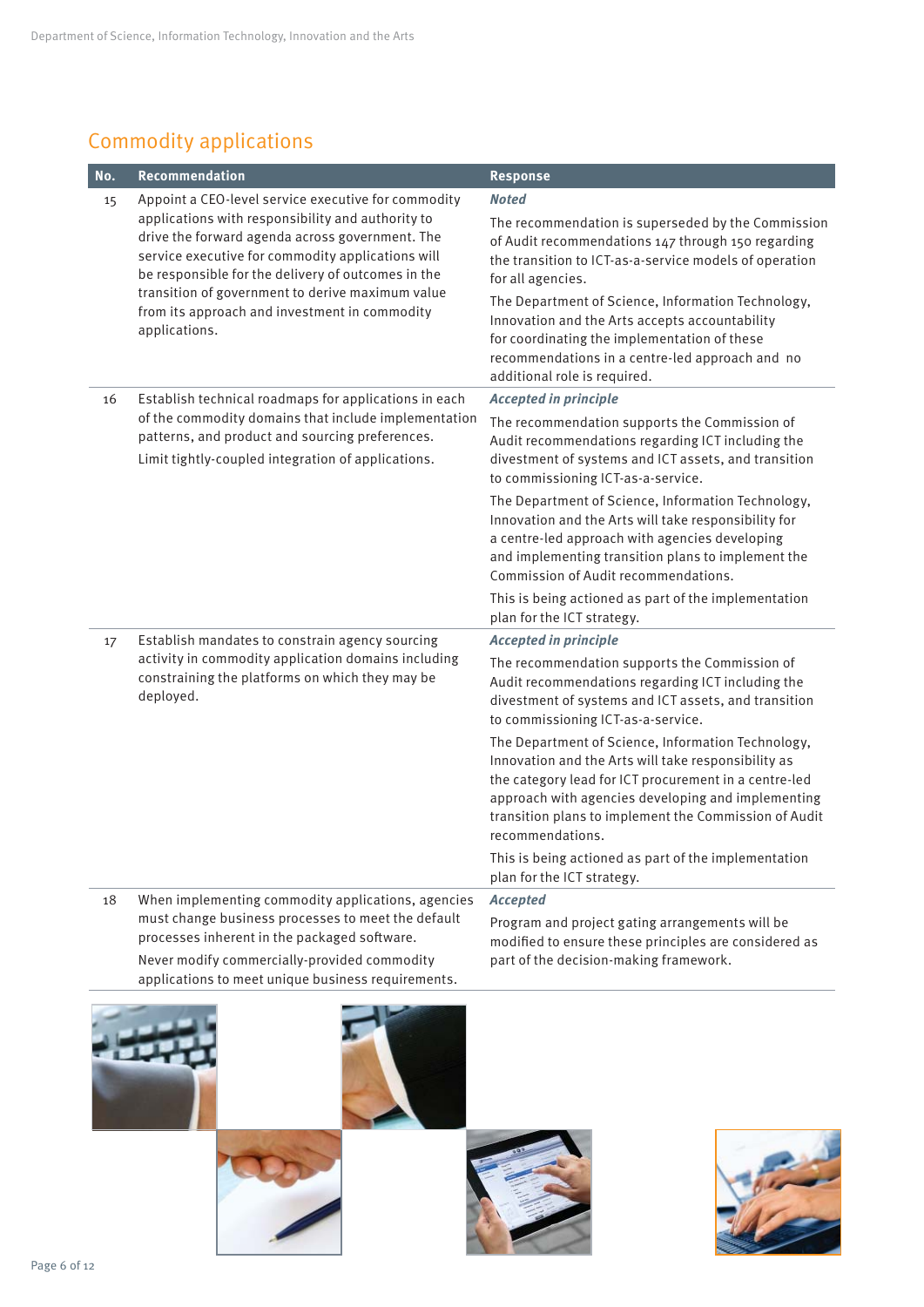#### Payroll systems

| No. | Recommendation                                                                                                                                                                                                                                                                                                                                                                            | <b>Response</b>                                                                                                                                                                                                                                                                                                                                                                            |
|-----|-------------------------------------------------------------------------------------------------------------------------------------------------------------------------------------------------------------------------------------------------------------------------------------------------------------------------------------------------------------------------------------------|--------------------------------------------------------------------------------------------------------------------------------------------------------------------------------------------------------------------------------------------------------------------------------------------------------------------------------------------------------------------------------------------|
| 19  | Conduct basic technical upgrades for high-risk payroll                                                                                                                                                                                                                                                                                                                                    | <b>Accepted</b>                                                                                                                                                                                                                                                                                                                                                                            |
|     | systems in accordance with recommendations on<br>critical business systems with the exception of the<br>Department of Community Safety Lattice-based payroll<br>system.<br>Consider using external organisations to perform some<br>of the technical upgrades to reduce risk.                                                                                                             | Recommendations from the Commission of Audit<br>regarding the delivery of corporate services, and the<br>transition to ICT-as-a-service, have been accepted by<br>the government.                                                                                                                                                                                                          |
|     |                                                                                                                                                                                                                                                                                                                                                                                           | Implementation planning is being undertaken to<br>determine the most appropriate approach and timing<br>for addressing immediate risks, transitioning to ICT-as-<br>a-service, and to consider alternate delivery models for<br>payroll and financial services.                                                                                                                            |
|     |                                                                                                                                                                                                                                                                                                                                                                                           | The recommendation will be considered in light of the<br>Commission of Audit recommendations.                                                                                                                                                                                                                                                                                              |
|     |                                                                                                                                                                                                                                                                                                                                                                                           | The Department of Community Safety has advised that<br>significant progress has been made in mitigating the<br>risks associated with the Department of Community<br>Safety payroll, including the recent commissioning of<br>enhanced disaster-recovery systems; and improved<br>business-continuity processes as an interim measure<br>until the system is replaced by a managed service. |
| 20  | As an immediate priority, examine external provision                                                                                                                                                                                                                                                                                                                                      | <b>Accepted</b>                                                                                                                                                                                                                                                                                                                                                                            |
|     | of payroll systems and services for the replacement<br>of current government-hosted payroll systems. Test<br>the market for provision of payroll as an externally-<br>managed service through the conduct of a pilot<br>for a lower complexity business group within the<br>Department of Community Safety (i.e. employees<br>covered under the core Enterprise Bargaining<br>Agreement). | Recommendations from the Commission of Audit<br>regarding the delivery of corporate services and<br>transition to ICT-as-a-service have been accepted by<br>the government.                                                                                                                                                                                                                |
|     |                                                                                                                                                                                                                                                                                                                                                                                           | Implementation planning is being undertaken to<br>determine the most appropriate approach and timing<br>for addressing immediate risks, transitioning to ICT-as-<br>a-service, and to consider alternate delivery models for<br>payroll and financial services.                                                                                                                            |
|     |                                                                                                                                                                                                                                                                                                                                                                                           | The recommendation will be considered in light of the<br>Commission of Audit recommendations.                                                                                                                                                                                                                                                                                              |
| 21  | When implementing or sourcing payroll solutions,                                                                                                                                                                                                                                                                                                                                          | <b>Accepted</b>                                                                                                                                                                                                                                                                                                                                                                            |
|     | agencies must seek to remove complexity from awards<br>and where possible remove regulatory and legislative<br>barriers to the use of standard unmodified payroll<br>products.                                                                                                                                                                                                            | The recommendation will be considered in light of the<br>Commission of Audit recommendations.                                                                                                                                                                                                                                                                                              |
| 22  | Conduct analysis and preparation for implementation                                                                                                                                                                                                                                                                                                                                       | <b>Accepted</b>                                                                                                                                                                                                                                                                                                                                                                            |
|     | of a payroll-managed service for the remainder of<br>the Department of Community Safety. Consider<br>opportunities to simplify awards and eliminate<br>complexity as part of the preparation activities.                                                                                                                                                                                  | The recommendation will be considered in light of the<br>Commission of Audit recommendations.                                                                                                                                                                                                                                                                                              |
| 23  | Develop a business case for the transition of all                                                                                                                                                                                                                                                                                                                                         | <b>Accepted</b>                                                                                                                                                                                                                                                                                                                                                                            |
|     | government payroll systems to externally-managed<br>services subject to evaluation of pilots.                                                                                                                                                                                                                                                                                             | Recommendations from the Commission of Audit<br>regarding the delivery of corporate services and the<br>transition to ICT-as-a-service have been accepted by<br>the government.                                                                                                                                                                                                            |
|     |                                                                                                                                                                                                                                                                                                                                                                                           | Implementation planning is being undertaken to<br>transition to ICT-as-a-service and consider alternate<br>delivery models for payroll and financial services.                                                                                                                                                                                                                             |
|     |                                                                                                                                                                                                                                                                                                                                                                                           | This recommendation will be considered in light of the<br>Commission of Audit recommendations.                                                                                                                                                                                                                                                                                             |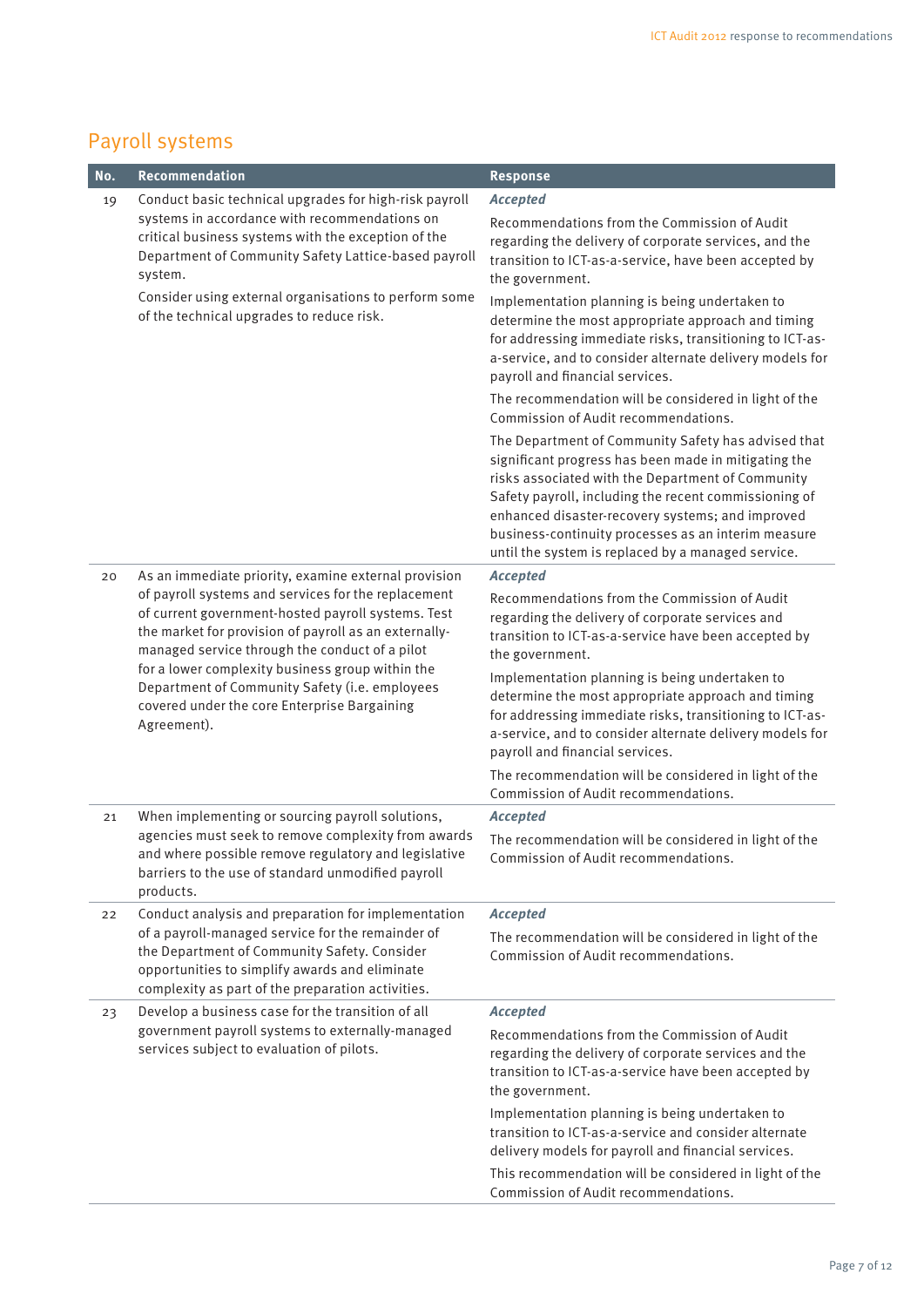#### Finance systems

| No. | Recommendation                                                                                                                                                                           | <b>Response</b>                                                                                                                                                                                                                                                |
|-----|------------------------------------------------------------------------------------------------------------------------------------------------------------------------------------------|----------------------------------------------------------------------------------------------------------------------------------------------------------------------------------------------------------------------------------------------------------------|
| 24  | Conduct basic technical upgrades for high-risk finance                                                                                                                                   | <b>Accepted</b>                                                                                                                                                                                                                                                |
|     | systems in accordance with recommendations on<br>critical business systems. Consider using external<br>organisations to perform some of the technical<br>upgrades to reduce risk.        | Recommendations from the Commission of Audit<br>regarding the delivery of corporate services and<br>transition to ICT-as-a-service have been accepted by<br>the government.                                                                                    |
|     |                                                                                                                                                                                          | Implementation planning is being undertaken to<br>determine the most appropriate approach and timing<br>in addressing immediate risks, transitioning to ICT-as-<br>a-service, and considering alternate delivery models<br>for payroll and financial services. |
|     |                                                                                                                                                                                          | The recommendation will be considered in light of the<br>Commission of Audit recommendations.                                                                                                                                                                  |
| 25  | Test the market for provision of finance as an externally                                                                                                                                | <b>Accepted</b>                                                                                                                                                                                                                                                |
|     | provisioned managed service through the conduct of a<br>pilot for a selected government agency or part thereof.                                                                          | Recommendations from the Commission of Audit<br>regarding the delivery of corporate services and<br>transition to ICT-as-a-service have been accepted by<br>the government.                                                                                    |
|     |                                                                                                                                                                                          | Implementation planning is being undertaken to<br>determine the most appropriate approach and timing<br>in addressing immediate risks, transitioning to ICT-as-<br>a-service, and considering alternate delivery models<br>for payroll and financial services. |
|     |                                                                                                                                                                                          | The recommendation will be considered in light of the<br>Commission of Audit recommendations.                                                                                                                                                                  |
| 26  | Conduct additional analysis on the Queensland Health                                                                                                                                     | <b>Accepted</b>                                                                                                                                                                                                                                                |
|     | finance system replacement initiative to determine the<br>impact of and opportunities from government adopting<br>an externally-sourced managed services approach to<br>finance systems. | Recommendations from the Commission of Audit<br>regarding the delivery of corporate services and<br>transition to ICT-as-a-service have been accepted by<br>the government.                                                                                    |
|     |                                                                                                                                                                                          | Implementation planning is being undertaken to<br>determine the most appropriate approach and timing<br>in addressing immediate risks, transitioning to ICT-as-<br>a-service, and considering alternate delivery models<br>for payroll and financial services. |
|     |                                                                                                                                                                                          | The recommendation will be considered in light of the<br>Commission of Audit recommendations.                                                                                                                                                                  |
| 27  | Develop a business case for the transition of all                                                                                                                                        | <b>Accepted</b>                                                                                                                                                                                                                                                |
|     | government finance systems to externally-managed<br>services, subject to evaluation of pilots.                                                                                           | Recommendations from the Commission of Audit<br>regarding the delivery of corporate services and<br>transition to ICT-as-a-service have been accepted by<br>the government.                                                                                    |
|     |                                                                                                                                                                                          | Implementation planning is being undertaken to<br>determine the most appropriate approach and timing<br>in addressing immediate risks, transitioning to ICT-as-<br>a-service, and considering alternate delivery models<br>for payroll and financial services. |
|     |                                                                                                                                                                                          | The recommendation will be considered in light of the<br>Commission of Audit recommendations.                                                                                                                                                                  |

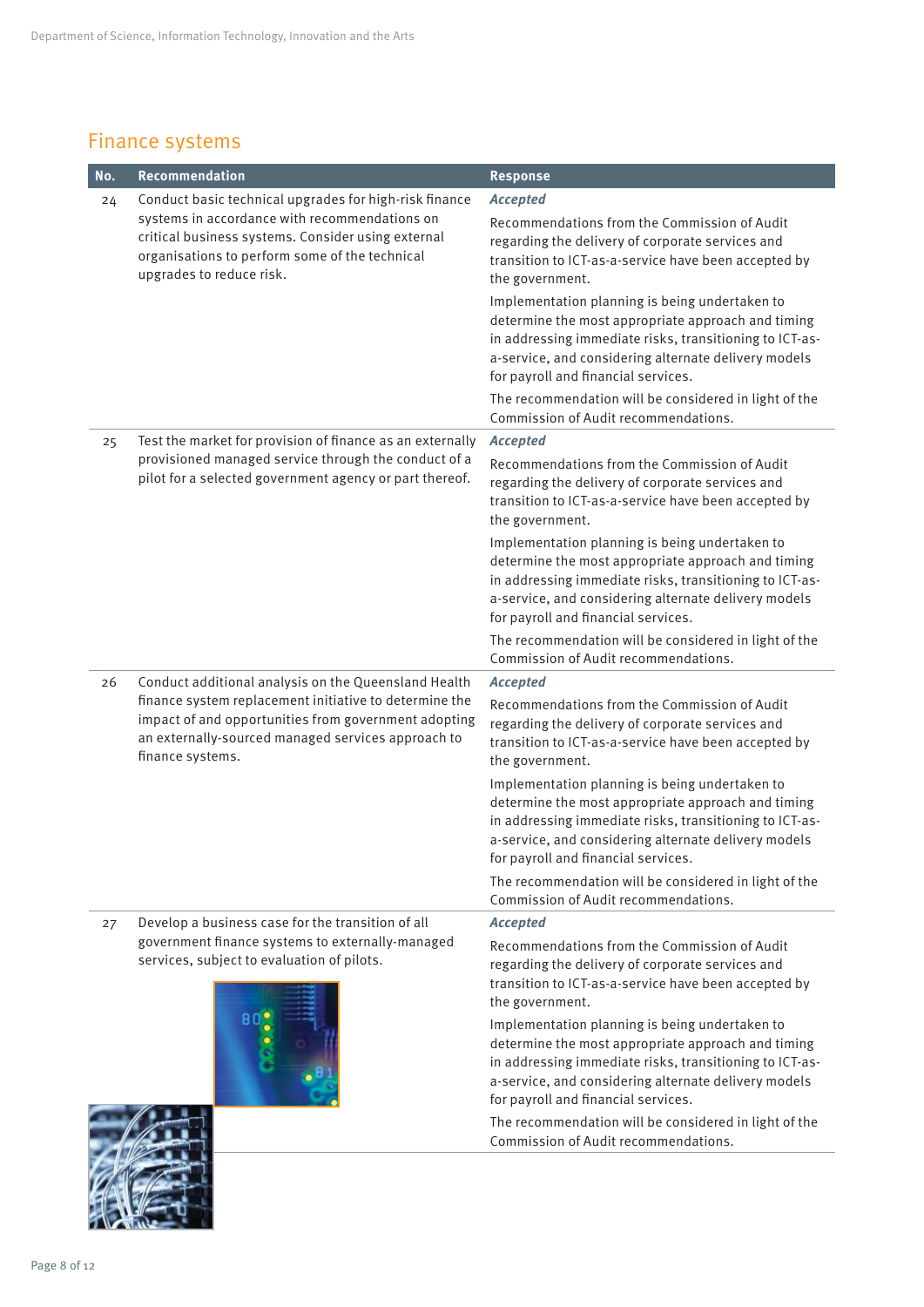#### Queensland Shared Services

| No. | Recommendation                                                                                                                                                                                                                                                      | <b>Response</b>                                                                                                                                                                                                                                                                                                                                      |
|-----|---------------------------------------------------------------------------------------------------------------------------------------------------------------------------------------------------------------------------------------------------------------------|------------------------------------------------------------------------------------------------------------------------------------------------------------------------------------------------------------------------------------------------------------------------------------------------------------------------------------------------------|
| 28  | Conduct internal preparations for transition of all                                                                                                                                                                                                                 | <b>Not accepted</b>                                                                                                                                                                                                                                                                                                                                  |
|     | Queensland Shared Services provided services to<br>external service provision.                                                                                                                                                                                      | This recommendation has been superseded by the<br>acceptance of recommendations from the Commission<br>of Audit regarding the role of Queensland Shared<br>Services. The Department of Science, Information<br>Technology, Innovation and the Arts has commenced<br>implementation of contestability arrangements for<br>Queensland Shared Services. |
| 29  | Conduct market engagement to refine models and                                                                                                                                                                                                                      | <b>Noted</b>                                                                                                                                                                                                                                                                                                                                         |
|     | options for externally-sourced services for payroll<br>and finance systems, and associated transaction-<br>processing services. This will include consideration<br>of the results of pilot activities in the external service<br>provision for payroll and finance. | The recommendation will be considered as part of<br>the implementation of contestability arrangements in<br>recommendation 28.                                                                                                                                                                                                                       |
|     |                                                                                                                                                                                                                                                                     | The recommendation will be considered in light of the<br>Commission of Audit recommendations.                                                                                                                                                                                                                                                        |
| 30  | Prepare request documents for release to the market<br>for the provision of payroll and finance systems and<br>the associated transaction processing services as an<br>externally-provided managed service.                                                         | <b>Noted</b>                                                                                                                                                                                                                                                                                                                                         |
|     |                                                                                                                                                                                                                                                                     | The recommendation will be considered as part of<br>the implementation of contestability arrangements in<br>recommendation 28.                                                                                                                                                                                                                       |
|     |                                                                                                                                                                                                                                                                     | The recommendation will be considered in light of the<br>Commission of Audit recommendations.                                                                                                                                                                                                                                                        |
| 31  | Execute request to market and manage the transition to                                                                                                                                                                                                              | <b>Noted</b>                                                                                                                                                                                                                                                                                                                                         |
|     | the successful providers.                                                                                                                                                                                                                                           | The recommendation will be considered as part of<br>the implementation of contestability arrangements in<br>recommendation 28.                                                                                                                                                                                                                       |
|     |                                                                                                                                                                                                                                                                     | The recommendation will be considered in light of the<br>Commission of Audit recommendations.                                                                                                                                                                                                                                                        |

#### Commodity infrastructure

| No.                                                                                                                  | <b>Recommendation</b>                                                                                                                                                                                                                                                      | <b>Response</b>                                                                                                                                                                                         |
|----------------------------------------------------------------------------------------------------------------------|----------------------------------------------------------------------------------------------------------------------------------------------------------------------------------------------------------------------------------------------------------------------------|---------------------------------------------------------------------------------------------------------------------------------------------------------------------------------------------------------|
| 32                                                                                                                   | Appoint a CEO-level service executive for commodity<br>infrastructure with responsibility and authority to<br>drive the forward agenda across government. The<br>service executive for commodity infrastructure will<br>be responsible for the delivery of outcomes in the | <b>Noted</b><br>The recommendation is superseded by the Commission<br>of Audit recommendations 147 through 150 regarding<br>the transition to ICT-as-a-service models of operation<br>for all agencies. |
| transition of government to derive maximum value<br>from its approach and investment in commodity<br>infrastructure. | The Department of Science, Information Technology,<br>Innovation and the Arts accepts accountability<br>for coordinating the implementation of these<br>recommendations in a centre-led approach and no<br>additional role is required.                                    |                                                                                                                                                                                                         |
| 33                                                                                                                   | Prepare request documents for release to the market                                                                                                                                                                                                                        | <b>Accepted</b>                                                                                                                                                                                         |
|                                                                                                                      | for the provision of cloud-based email services in line<br>with the cloud email strategy.                                                                                                                                                                                  | The recommendation is being actioned as part of the<br>implementation plan for the ICT strategy.                                                                                                        |
| 34                                                                                                                   | Execute request to market (for provision of cloud-<br>based email services) and validate responses with<br>pilot implementations.                                                                                                                                          | <b>Accepted</b>                                                                                                                                                                                         |
|                                                                                                                      |                                                                                                                                                                                                                                                                            | The recommendation is being actioned as part of the<br>implementation plan for the ICT strategy.                                                                                                        |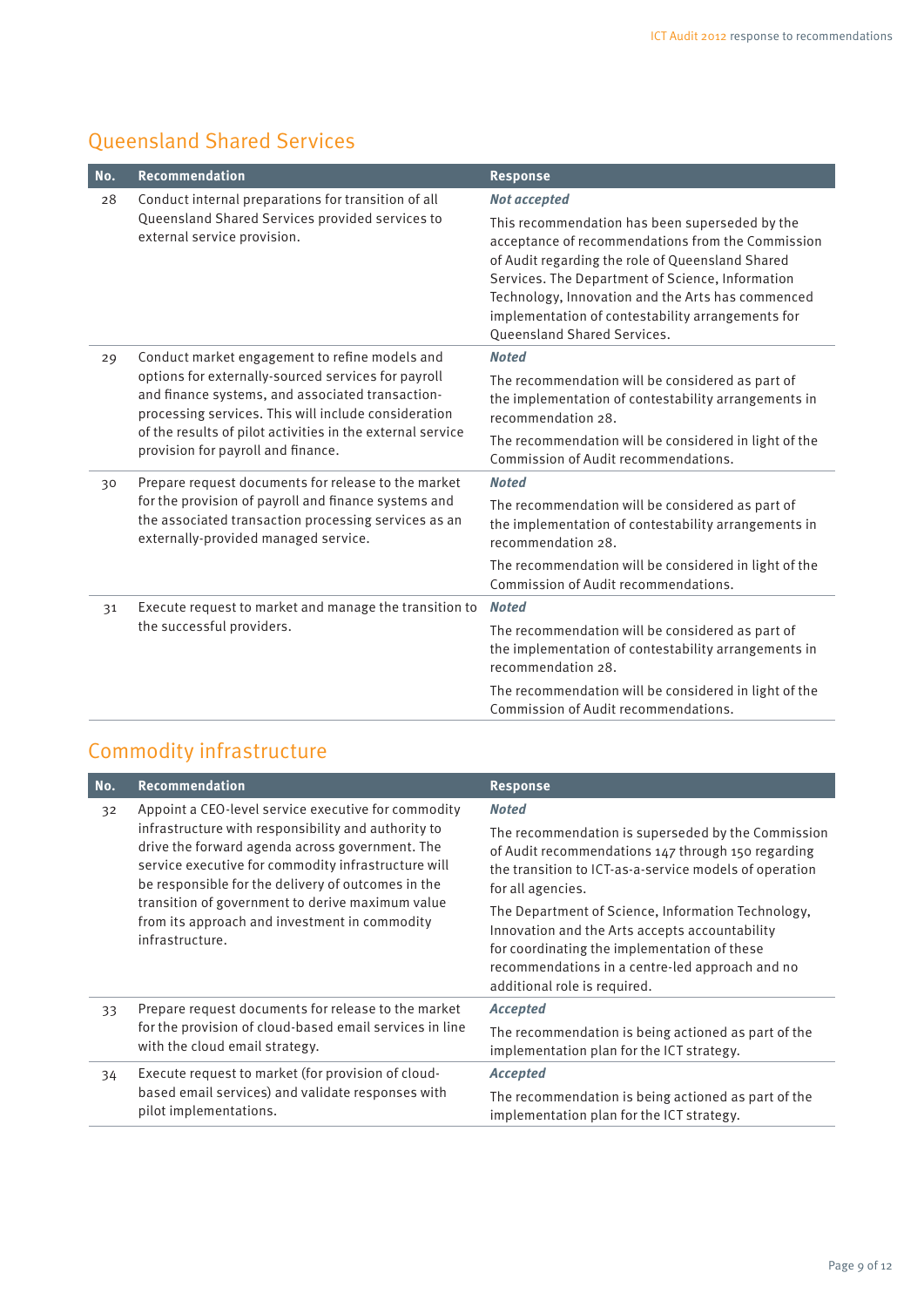#### Commodity infrastructure cont'd

| No. | Recommendation                                                                                                                                                                                                                                                                               | <b>Response</b>                                                                                                                                                                                                                                                                                                                                               |
|-----|----------------------------------------------------------------------------------------------------------------------------------------------------------------------------------------------------------------------------------------------------------------------------------------------|---------------------------------------------------------------------------------------------------------------------------------------------------------------------------------------------------------------------------------------------------------------------------------------------------------------------------------------------------------------|
| 35  | Subject to the success of the market engagement and<br>pilots, manage the transition of all agencies to cloud-<br>based email services.                                                                                                                                                      | <b>Accepted</b>                                                                                                                                                                                                                                                                                                                                               |
|     |                                                                                                                                                                                                                                                                                              | The recommendation supports the Commission of<br>Audit recommendations regarding ICT including the<br>divestment of systems and ICT assets, and transition<br>to commissioning ICT-as-a-service.                                                                                                                                                              |
|     |                                                                                                                                                                                                                                                                                              | The Department of Science, Information Technology,<br>Innovation and the Arts will take responsibility as<br>the category lead for ICT procurement in a centre-led<br>approach with agencies developing and implementing<br>transition plans.                                                                                                                 |
|     |                                                                                                                                                                                                                                                                                              | This is being actioned as part of the implementation<br>plan for the ICT strategy.                                                                                                                                                                                                                                                                            |
| 36  | Undertake further analysis of the opportunities to                                                                                                                                                                                                                                           | <b>Accepted</b>                                                                                                                                                                                                                                                                                                                                               |
|     | provision desktop services to government through an<br>externally-managed desktop arrangement, including<br>market engagement to understand the nature of<br>current market capability. This analysis must include<br>consideration of enablement of bring-your-own-device<br>opportunities. | The recommendation is being actioned as part of the<br>implementation plan for the ICT strategy.                                                                                                                                                                                                                                                              |
| 37  | Subject to the analysis, develop a business case for                                                                                                                                                                                                                                         | <b>Accepted</b>                                                                                                                                                                                                                                                                                                                                               |
|     | the establishment of an externally managed desktop<br>arrangement. Seek go-no-go decision from Cabinet<br>Budget Review Committee.                                                                                                                                                           | The recommendation is being actioned as part of the<br>implementation plan for the ICT strategy.                                                                                                                                                                                                                                                              |
| 38  | Undertake market engagement activities to establish a<br>trusted cloud provider for the Queensland Government.                                                                                                                                                                               | <b>Accepted in principle</b>                                                                                                                                                                                                                                                                                                                                  |
|     |                                                                                                                                                                                                                                                                                              | This recommendation will be considered as part of<br>the implementation planning for the ICT strategic<br>procurement plan to support the transition from<br>ownership of ICT assets to commissioning ICT-as-a-<br>service.                                                                                                                                   |
| 39  | Undertake market engagement activities to establish a                                                                                                                                                                                                                                        | <b>Accepted in principle</b>                                                                                                                                                                                                                                                                                                                                  |
|     | panel of providers of cloud infrastructure services for<br>agency consumption.                                                                                                                                                                                                               | See recommendation 38.                                                                                                                                                                                                                                                                                                                                        |
| 40  | Undertake market engagement to determine the                                                                                                                                                                                                                                                 | <b>Accepted</b>                                                                                                                                                                                                                                                                                                                                               |
|     | options for transition to a single-government data<br>network for all agencies. Include consideration of an<br>externally-provided fixed-price unlimited-consumption<br>model.                                                                                                               | The recommendation is being actioned as part of the<br>implementation plan for the ICT strategy.                                                                                                                                                                                                                                                              |
| 41  | Develop a business case for transition to a single                                                                                                                                                                                                                                           | <b>Accepted</b>                                                                                                                                                                                                                                                                                                                                               |
|     | government data network for Cabinet Budget Review<br>Committee consideration.                                                                                                                                                                                                                | The recommendation is being actioned as part of the<br>implementation plan for the ICT strategy.                                                                                                                                                                                                                                                              |
| 42  | Subject to the successful engagement of providers for<br>trusted cloud and associated infrastructure services;<br>establish a program to actively transition suitable<br>agency workloads onto cloud-based infrastructure.                                                                   | <b>Accepted</b>                                                                                                                                                                                                                                                                                                                                               |
|     |                                                                                                                                                                                                                                                                                              | The recommendation supports the Commission of<br>Audit recommendations regarding ICT including the<br>divestment of systems and ICT assets and transition to<br>commissioning ICT-as-a-service.                                                                                                                                                               |
|     |                                                                                                                                                                                                                                                                                              | The Department of Science, Information Technology,<br>Innovation and the Arts will take responsibility as<br>the category lead for ICT procurement in a centre-led<br>approach with agencies developing and implementing<br>transition plans to implement the Commission of Audit<br>recommendations.<br>This is being actioned as part of the implementation |
|     |                                                                                                                                                                                                                                                                                              | plan for the ICT strategy.                                                                                                                                                                                                                                                                                                                                    |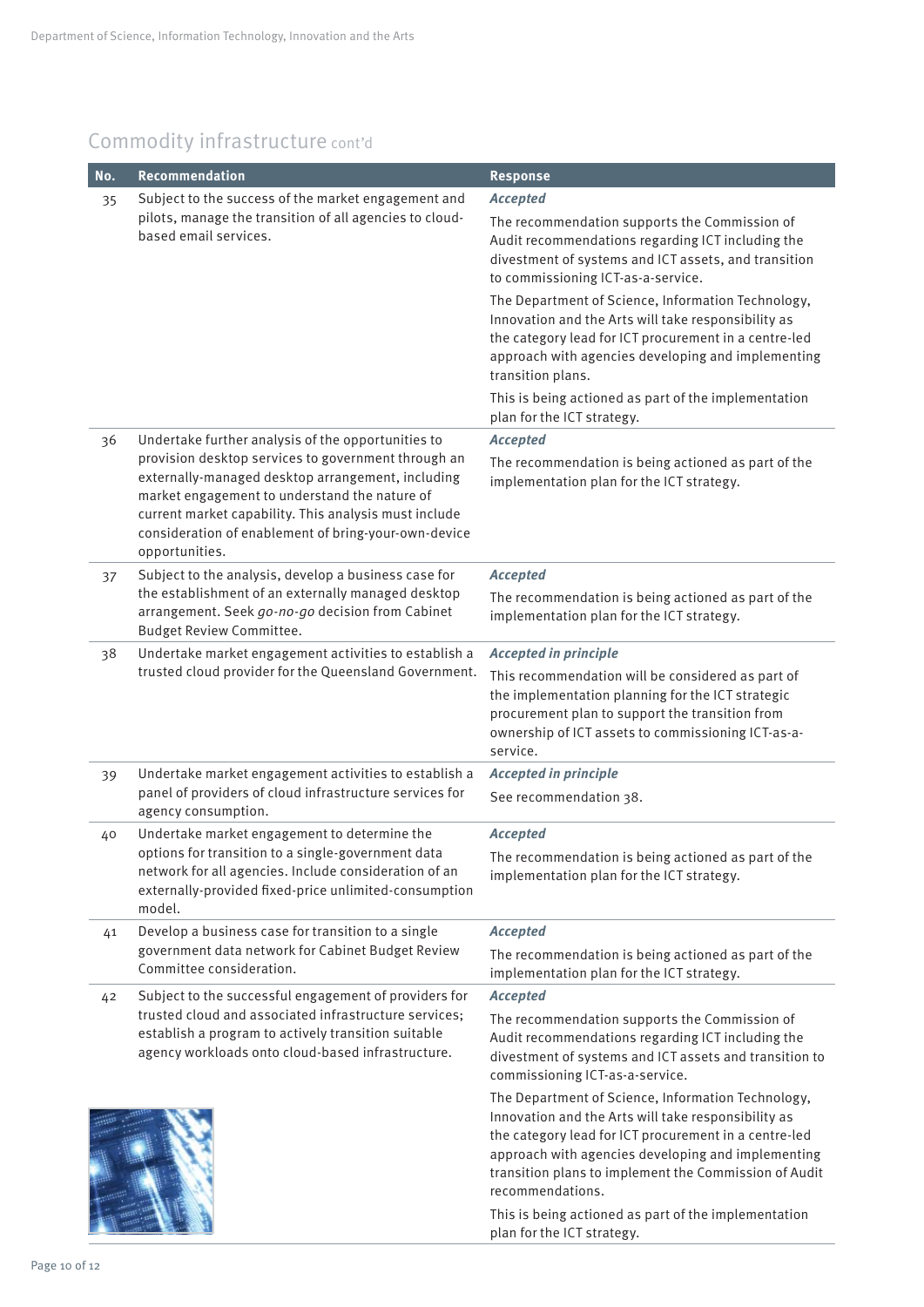#### Commodity infrastructure cont'd

| No. | Recommendation                                                                                                                                                                      | <b>Response</b>                                                                                                                                                                            |
|-----|-------------------------------------------------------------------------------------------------------------------------------------------------------------------------------------|--------------------------------------------------------------------------------------------------------------------------------------------------------------------------------------------|
| 43  | Undertake market engagement to determine<br>options for providing services to deliver operational<br>management and support for legacy ICT systems in<br>government data centres.   | <b>Accepted</b><br>The recommendation is being actioned as part of the<br>implementation plan for the ICT strategy.                                                                        |
| 44  | Develop a business case for the transition of legacy<br>ICT systems to externally-managed and supported<br>arrangements, and seek Cabinet Budget Review<br>Committee consideration. | <b>Accepted in principle</b><br>The recommendation will be dependent on the<br>outcome of recommendation 43 and the preferred<br>approach to migration or management of legacy<br>systems. |

#### **CITEC**

| No. | <b>Recommendation</b>                                                                                                                                                                                                   | <b>Response</b>                                                                                                                                                                                                                                                                                                                                                                                                                                  |
|-----|-------------------------------------------------------------------------------------------------------------------------------------------------------------------------------------------------------------------------|--------------------------------------------------------------------------------------------------------------------------------------------------------------------------------------------------------------------------------------------------------------------------------------------------------------------------------------------------------------------------------------------------------------------------------------------------|
| 45  | Disconnect the entire Confirm business and operations<br>from CITEC. Commence an activity to determine the<br>long-term future for Confirm.                                                                             | <b>Noted</b><br>The recommendation will be considered in the<br>implementation planning for CITEC. The Commission<br>of Audit recommendation regarding the divestment of<br>CITEC within two years was accepted by government<br>pending further policy analysis and implementation<br>planning. This recommendation will be considered<br>during the assessment of future options and the<br>preferred approach for the current CITEC services. |
| 46  | Undertake analysis to determine options for delivery<br>of Council of Australian Governments' regulatory<br>reform services (Access Gateway) without Confirm<br>transactions supporting the cost of the infrastructure. | <b>Noted</b><br>See recommendation 45.                                                                                                                                                                                                                                                                                                                                                                                                           |
| 47  | CITEC to exit all remaining commercial arrangements.                                                                                                                                                                    | <b>Noted</b><br>See recommendation 45.                                                                                                                                                                                                                                                                                                                                                                                                           |
| 48  | Prepare remainder of CITEC for inclusion in market bid<br>for transition to a Queensland Government trusted<br>cloud provider.                                                                                          | <b>Noted</b><br>See recommendation 45.                                                                                                                                                                                                                                                                                                                                                                                                           |

#### Smart Service Queensland

| No. | <b>Recommendation</b>                                                                                                                                                                                                                                                                                                                    | <b>Response</b>                                                                                                                                                                                                                                                                               |
|-----|------------------------------------------------------------------------------------------------------------------------------------------------------------------------------------------------------------------------------------------------------------------------------------------------------------------------------------------|-----------------------------------------------------------------------------------------------------------------------------------------------------------------------------------------------------------------------------------------------------------------------------------------------|
| 49  | Smart Service Queensland no longer maintain their<br>own ICT capability, instead transitioning ICT service<br>provision to one of sourcing and managing ICT services<br>provided outside Smart Service Queensland.<br>Smart Service Queensland focus on provisioning of<br>service delivery to the public.                               | <b>Accepted</b><br>The Commission of Audit recommendation<br>regarding adoption of ICT-as-a-service was accepted<br>by government. The Department of Science,<br>Information Technology, Innovation and the Arts will<br>undertake transition planning to comply with this<br>recommendation. |
| 50  | Service delivery policy and direction be relocated<br>to a central government agency with responsibility<br>for setting and driving service delivery outcomes for<br>government.                                                                                                                                                         | <b>Noted</b><br>The recommendation will be considered in the<br>development of the management framework for<br>Smart Service Queensland and a one-stop shop for<br>government services.                                                                                                       |
| 51  | Analysis be conducted to determine the viability of<br>moving away from a fee-for-service model for Smart<br>Service Queensland to an appropriation-based model.<br>The model should include some specific performance<br>criteria to drive cost-effective service delivery through<br>efficient service delivery and demand management. | <b>Noted</b><br>The recommendation will be considered as part of the<br>determination of funding models for delivery of a one-<br>stop shop.                                                                                                                                                  |